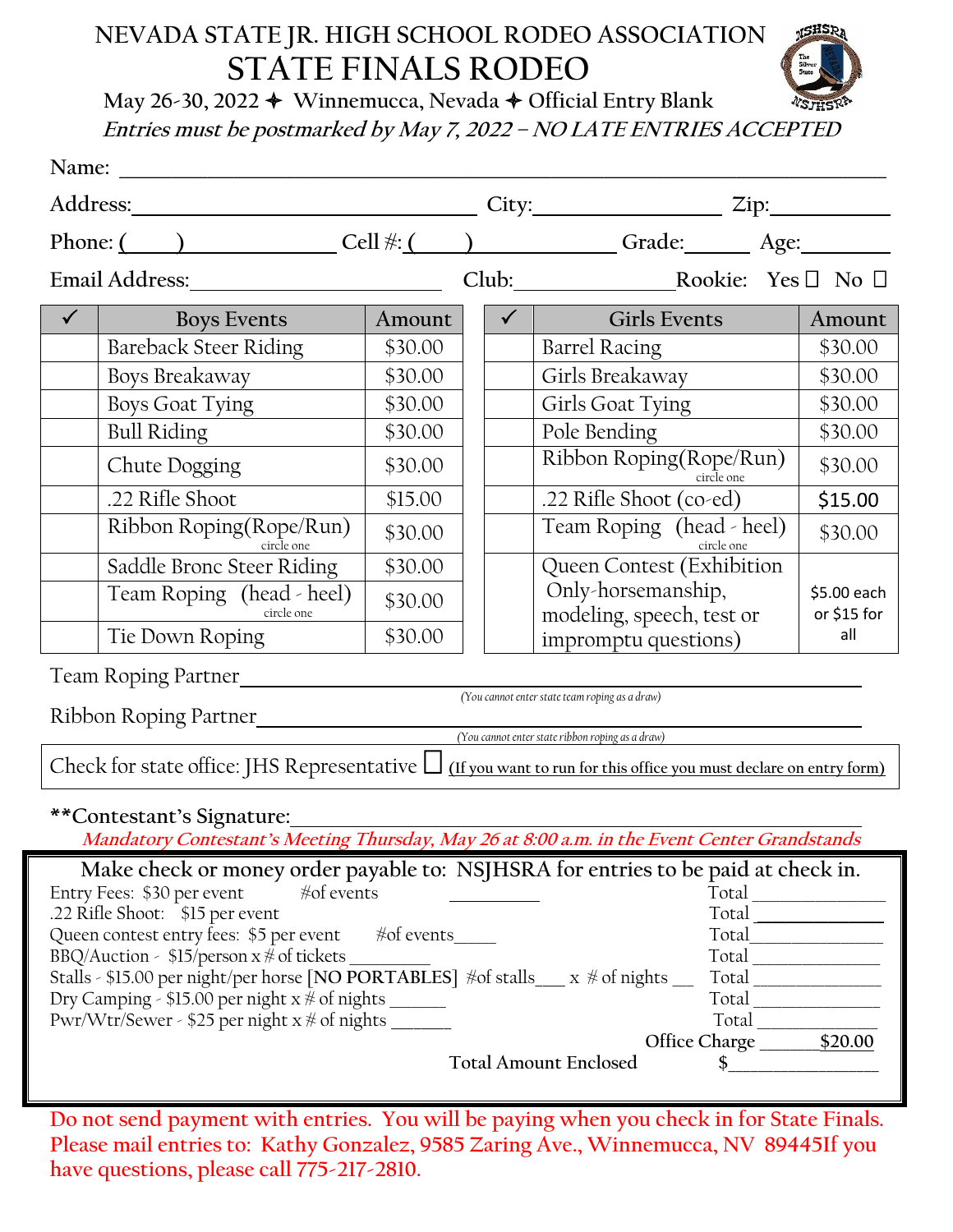#### **The following clause must be signed by parent or legal guardian and must be notarized!**

I, the undersigned parent or legal guardian of do contact the understanding of do contact the understanding do contact do contact the understanding do contact the unit of do contact do contact the unit of do contact the un hereby release the Nevada State Junior High School Rodeo Association, Humboldt County Fairgrounds and all sponsoring groups and individuals from any and all responsibility for any and all injuries incurred by my son's/daughter's participation in the Nevada Junior High School State Finals Rodeo, May 26-30, 2022, to be held at the Humboldt County Fairgrounds, Winnemucca, NV. I hereby acknowledge and agree that the above mentioned individual and groups shall not be held responsible for losses or damage to equipment and/or livestock of any nature. I state that the above information is correct and that I hereby give my permission for the applicant who has signed the foregoing application to participate in the said rodeo. **I also acknowledge if my son/daughter is caught with or using alcohol or drugs during the entire time he/she is in Winnemucca for the JHS State Rodeo, he/she will be disqualified immediately from the rodeo.** This will be strictly enforced.

| Date:                        | Signature of Parent or Legal Guardian: |    |      |
|------------------------------|----------------------------------------|----|------|
| State of Nevada<br>County of |                                        |    |      |
| Signed and attested to by    |                                        | on | 2022 |

Notary Seal:

#### **NOTE: Parent or Legal Guardian must sign even if contestantis 18 years old or older.**

#### **THE FOLLOWING CLAUSE MUST BE SIGNED BY A SCHOOL OFFICIAL**

I certify that this student meets the Nevada High School Rodeo Association's grade requirements (our bylaws say they must have at least a 2.0 gpa and no f's on their current grades) and is in good standing and not ruled undesirable for misconduct at school:

Date: Signed:

**Supt., Principal, Designate or National Director**

**School:**

## **MEDICAL RELEASE**

## **THIS MUST BE SIGNED AND NOTARIZED**

I, the parent or guardian of  $\qquad \qquad$  do hereby give the Humboldt General Hospital in Winnemucca, NV and the physicians on the medical staff, permission to administer necessary emergency treatment to my son/daughter or injuries he/she may incur while participating in the Nevada Junior High School Rodeo State Finals held on May 26-30, 2022. I hereby release the hospital and its staff from all liability.

Date: \_\_\_\_\_\_\_\_\_\_\_\_ Signature of Parent or Legal Guardian: \_\_\_\_\_\_\_\_\_\_\_\_\_\_\_\_\_\_\_\_\_\_\_\_\_\_\_\_\_\_\_\_\_\_\_\_\_\_\_\_\_\_\_\_\_\_\_\_\_\_\_\_\_\_\_\_\_\_\_\_\_\_\_\_\_\_\_\_\_\_

 State of Nevada County of

Signed and attested to by on 2022

Notary Seal: